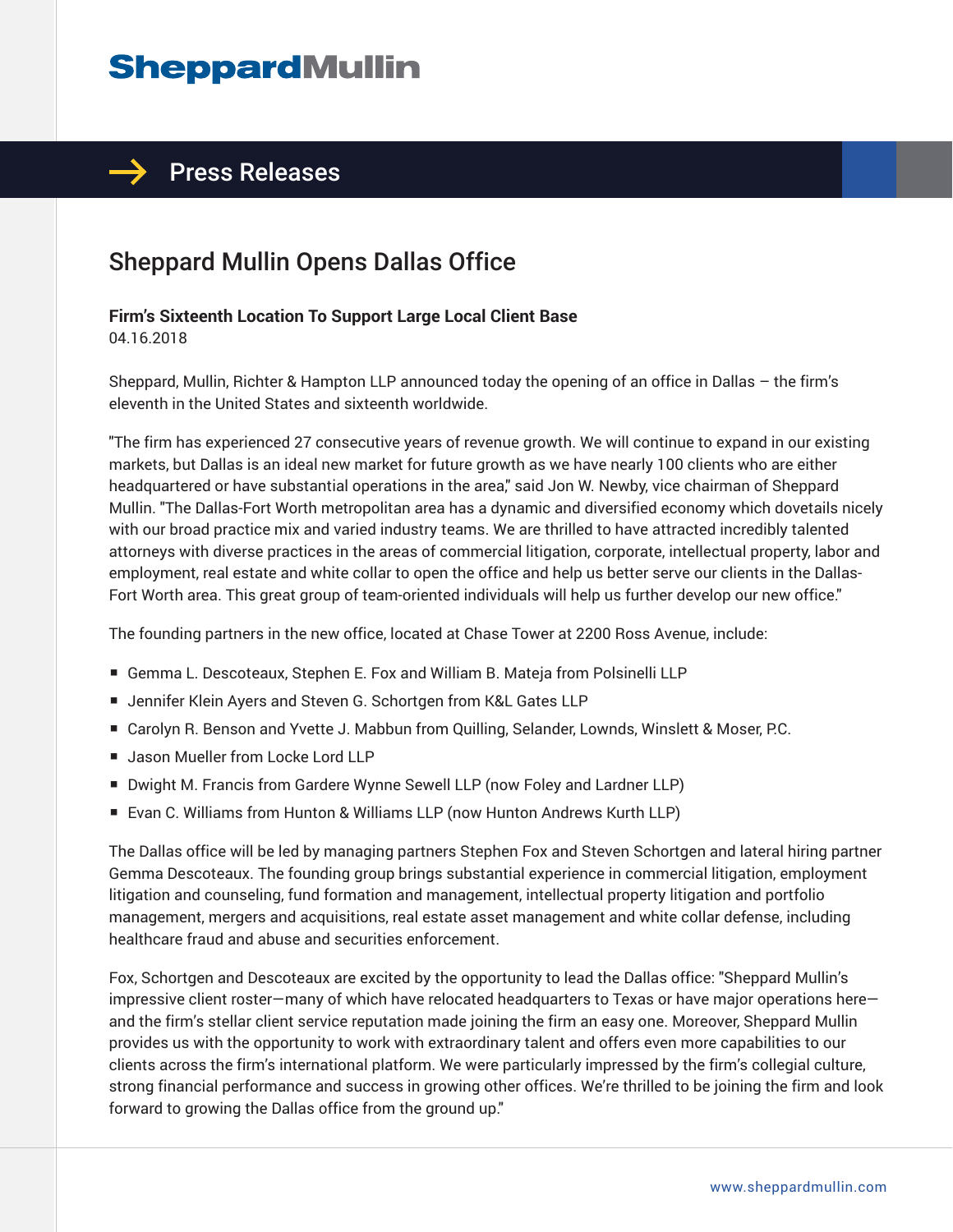#### **About the Dallas Team**

**Jennifer Klein Ayers,** who joins as a member of the Intellectual Property practice group, defends clients in complex intellectual property matters, including outsourcing disputes, patent infringement disputes, trademark and domain name disputes, trade secrets disputes, non-compete disputes, and unfair competition disputes. Ayers has worked on matters involving computer hardware and software, information technology systems, business process outsourcing (BPO) services, Medicaid management information systems (MMIS), child support enforcement systems (CSES), semiconductors, data encryption, bedding, and fitness equipment. She has represented both customers and providers in complex outsourcing disputes. Ayers received a J.D., *with honors,* from the University of Texas School of Law in 2009 and a B.A., *with high honors,* from the University of Texas in 2004.

**Carolyn Benson**, who joins as a member of the Real Estate, Land Use and Environmental practice group, represents Commercial Mortgage-Backed Securities (CMBS) Trusts, Special Servicers, SBA Lenders/Servicers, and financial institutions nationwide in all aspects of commercial real estate management and disposition, including workout matters, litigation, recovery, real estate owned (REO) transactions, and receivership. Her practice includes purchase and sale, leasing, and negotiating related agreements in the management and disposition of a wide variety of asset classes, including office buildings, warehouses, multi-family, retail centers, hotels and resorts, condominiums, assisted living centers, and more. She has also coordinated receiverships of commercial real estate assets, leading to control, recovery and liquidation of collateral for the benefit of the Noteholders. Benson received a J.D., *cum laude,* from Southern Methodist University Dedman School of Law in 2008 and a B.A., *summa cum laude,* from Aurora University in 2004.

**Gemma Descoteaux**, who joins as a member of the Corporate practice group, represents buyers and sellers in mergers, acquisitions and divestitures, participants in complex joint ventures, partnerships and strategic alliances, issuers of securities, and providers and customers of outsourcing services, in a wide range of industries, including technology, media, real estate, manufacturing, business process outsourcing, and healthcare. Prior to private practice, Descoteaux spent 12 years working for Texas Instruments. Descoteaux received a J.D., *magna cum laude,* Order of the Coif, from Southern Methodist University Dedman School of Law in 1998 and a B.A. from Grove City College in 1986.

**Stephen Fox,** who joins as a member of the firm's Labor and Employment and Business Trials practice groups, has spent more than two decades in boardrooms and courtrooms acting as a trusted advisor and litigation advocate for clients – from Fortune 500 companies to entrepreneurs – in complicated and high-profile business and employment disputes. On the employment side, Fox represents clients in trade secret theft and noncompete litigation, wage and hour collective and class actions, corporate downsizing, executive departures, leaves of absence, harassment investigations and compliance with federal and state anti-discrimination and retaliation statues. His business litigation work includes trying cases involving intellectual property disputes, breaches of contract and fiduciary duties, business torts (fraud, defamation, disparagement, and unfair competition), corporate espionage, whistleblowing and qui tam actions. Fox is the only lawyer in Texas to be inducted as a Fellow into the nationally-renowned College of Labor and Employment Lawyers and to be selected by his peers as one of the Top 100 litigation attorneys in Texas. He received a J.D. from the University of Virginia in 1987 and a B.A., *magna cum laude,* from the University of Notre Dame in 1983.

**Dwight Francis**, who joins as a member of the Business Trial practice group, represents clients in complex litigation matters involving trade secret theft, unfair competition, business torts, violations of privacy laws, directors and officers disputes, breach of fiduciary duty claims, and a variety of other commercial litigation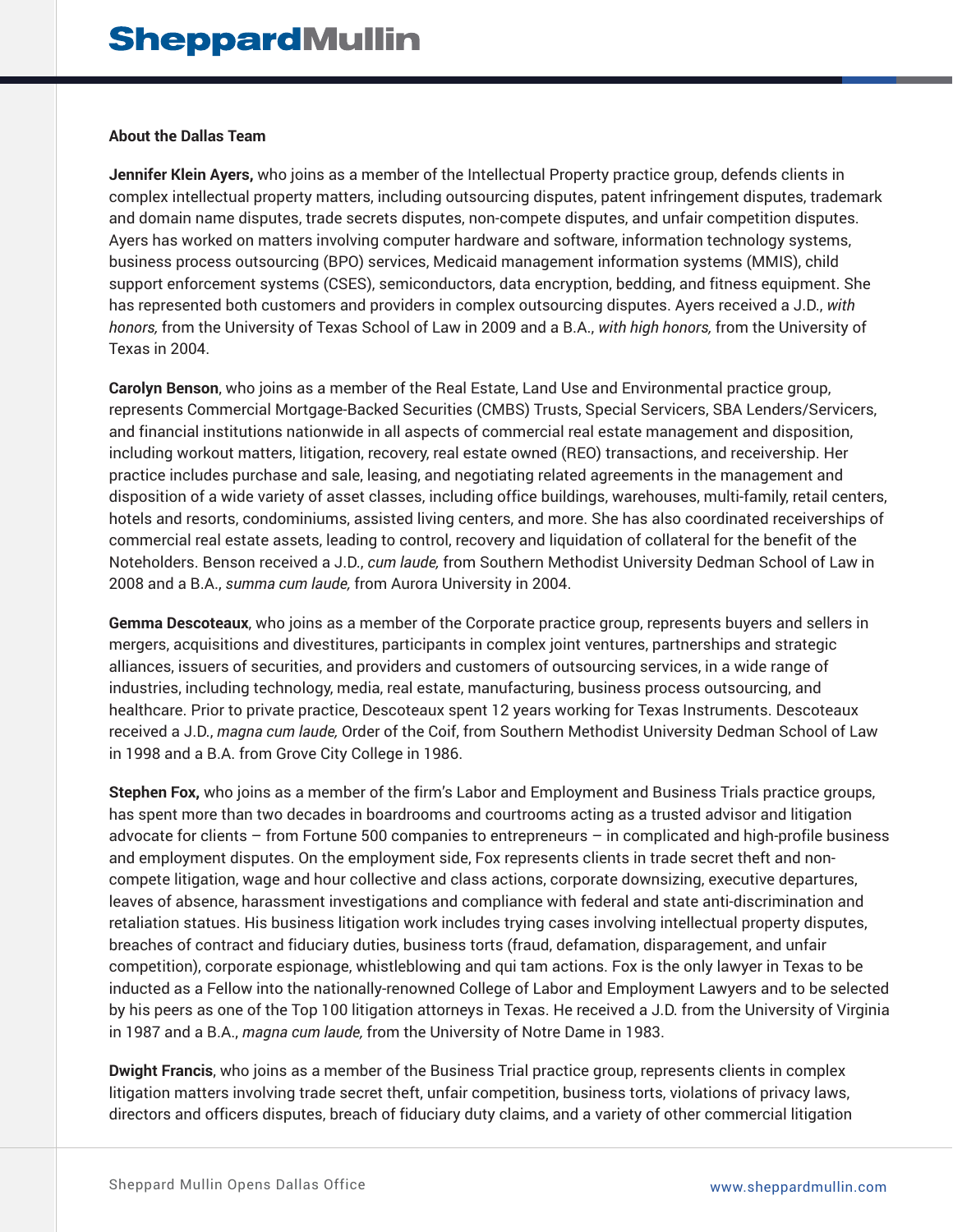disputes in federal and state courts across the country. He represents clients in a broad range of industries such as insurance, oil and gas, healthcare, manufacturing, aerospace, automobile and third-party administrators. Francis received a J.D. from the University of Virginia School of Law in 1992 and a B.A. from Augusta University in 1989.

**Yvette Mabbun**, who joins as a member of the Real Estate, Land Use and Environmental practice group, represents Commercial Mortgage-Backed Securities (CMBS) Trusts, Special Servicers, SBA Lenders/Servicers, and financial institutions nationwide in all aspects of commercial real estate management and disposition, including workout matters, litigation, recovery, real estate owned (REO) transactions, and receivership. Her practice includes purchase and sale, leasing, and negotiating related agreements in the management and disposition of a wide variety of asset classes, including office buildings, warehouses, multi-family, retail centers, hotels and resorts, condominiums, assisted living centers, and more. She has also coordinated receiverships of commercial real estate assets, leading to control, recovery and liquidation of collateral for the benefit of the Noteholders. Mabbun received a J.D., *cum laude,* from St. Mary's University School of Law in 1998 and a B.B.A. from the University of Texas at Austin in 1995.

**William Mateja**, who joins as a member of the Government Contracts, Investigations & International Trade practice group, has extensive knowledge in a variety of white collar defense matters, with an emphasis on healthcare fraud and abuse and securities enforcement. Mateja represents companies and individuals, including Texas Attorney General Ken Paxton, in high-stakes government and internal investigations, civil enforcement actions, criminal prosecutions, regulatory actions and civil lawsuits across the country. A former prosecutor at the highest levels of the Department of Justice, Mateja was responsible for the Department's White Collar operations, as well as the day-to-day workings of its Corporate Fraud Task Force. He also oversaw all of the Department's health care fraud enforcement matters. He has been named to *D CEO Magazine's* "500 Most Powerful Business Leaders in Dallas-Fort Worth", *The National Law Journal*'s "White Collar Crime Trailblazers", and was Texas Tech School of Law's 2017 "Alumnus of the Year". He is also routinely recognized as a "Texas Super Lawyer" by *Texas Monthly* and among *D Magazine's* "Best Lawyers in Dallas*.*" Mateja received a J.D. from Texas Tech University School of Law in 1986 and a B.A. from the University of Notre Dame in 1983.

**Jason Mueller**, who joins as a member of the Intellectual Property practice group, focuses his practice on intellectual property and advertising issues. Mueller represents clients in federal courts around the country, in international tribunals, at alternative dispute resolution venues and at the U.S. Patent and Trademark office. A registered U.S. patent attorney, Mueller serves as lead trial counsel in copyright, trademark, patent, publicity and false advertising matters. He also has substantial experience handling all aspects of advertising and marketing law, including substantiation analysis, sweepstakes, contests and other promotions. He performs regulatory compliance reviews and develops and institutes compliance programs to manage risk related to brand management, advertising, activations and IP portfolios. Mueller received a J.D.*, cum laude,* from Southern Methodist University Dedman School of Law and a B.S. from Ouachita Baptist University in 1995.

**Steven Schortgen**, who joins as a member of the Intellectual Property practice group, is an experienced advisor to a wide range of technology and media industry clients. He has a long history of first-chair experience in highprofile and complex intellectual property litigation involving patents, trademark, copyright and trade secret issues. Because Schortgen has personally published commercial software, he has special insight into litigation issues in computer and computer-related industries and has litigated software and software-as-a-service (SaaS) claims extensively. Schortgen received a J.D., *magna cum laude,* Order of the Coif*,* from Cornell Law School in 1995 and a B.A., *magna cum laude,* from Trinity University in 1992.